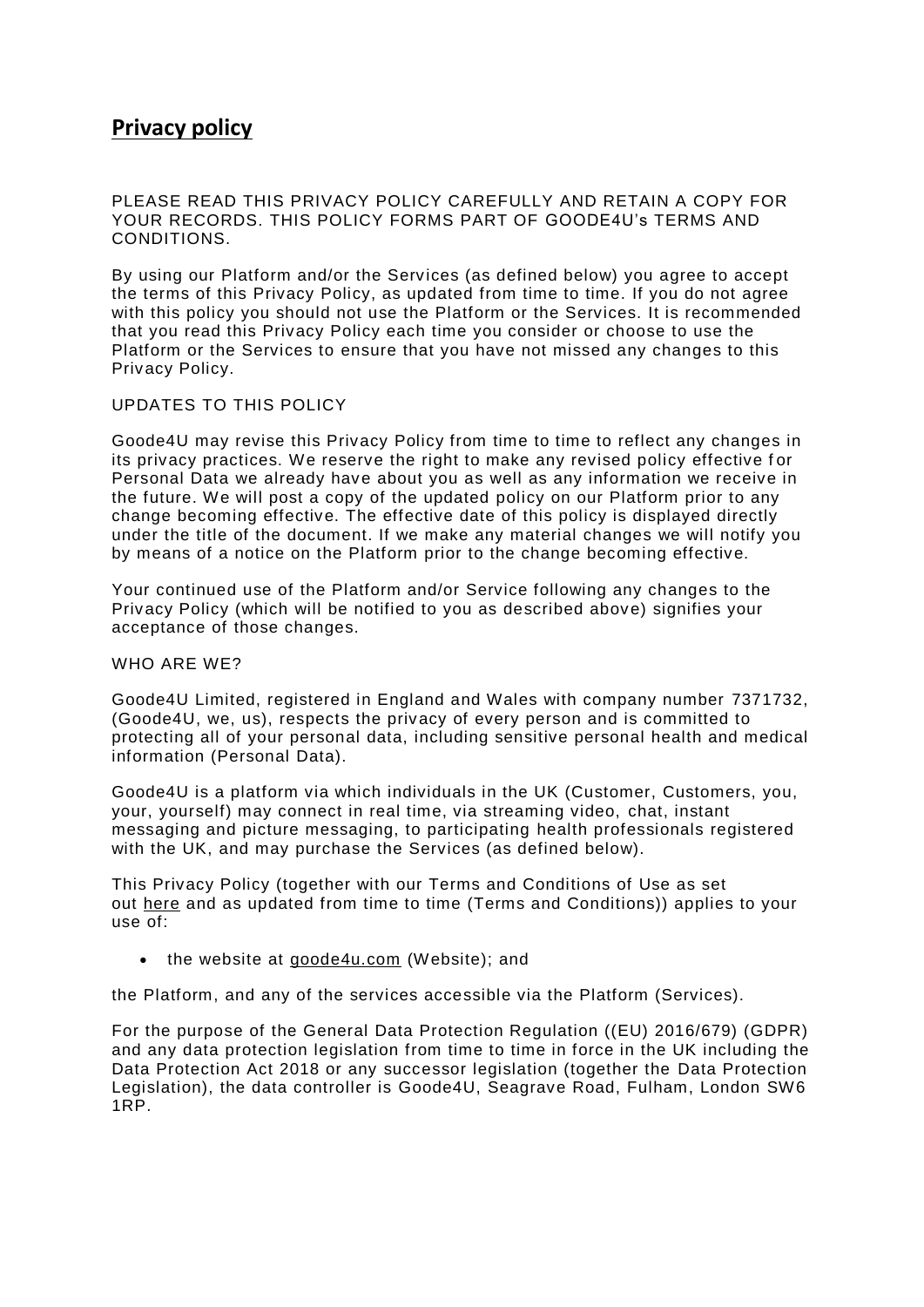## COMPLAINTS

You have the right to make a complaint at any time to the Information Commissioner's Office (ICO), the UK supervisory authority for data protection issues (*www.ico.org.uk*). We would, however, appreciate the chance to deal with your concerns before you approach the ICO so please Contact Us in the first instance.

# PERSONAL DATA WE COLLECT ABOUT YOU

Personal Data means any information about an individual from which that person can be identified. It does not include data where the identity has been re moved (anonymous data).

We may collect, use, store and transfer different kinds of Personal Data about you which we have grouped together as follows:

- Identity Data includes first name, maiden name, last name, marital status, title, date of birth, age, gender. username, password and other registration information, personal description and/or photograph.
- Contact Data includes billing address, email address and telephone numbers.
- Financial Data includes financial and payment card details. This information is maintained by our billing processing partner in a secure vault (compliant with the payment card industry security standard) for use when you decide to utilise any Services.
- Transaction Data includes details about payments to and from you and other details of Services you have purchased from us.
- Technical Data includes:
	- o the type of Device (mobile or tablet) you are using when you visit the Platform, the temporary or persistent unique device identifiers (UDIDs) placed by us or our service providers, the unique identifier assigned by Goode4U to your Device, the I.P. address of your Device, your mobile operating system, the type of mobile internet browsers you use and data about the way you use our Platform (Device Information);
	- o information about your visit, including the full uniform resource locators (URL) clickstream to, through and from the Website (including date and time); Services you viewed or searched for; page response times, download errors, length of visits to certain pages, page interaction information (such as scrolling, clicks and mouse-overs), consultation length(s), recurrence of visits and other interaction information, methods used to browse away from the page and any phone number used to call our customer service number (Website Information);
	- $\circ$  when you install or uninstall a Service containing a unique application number or when such a Service searches for automatic updates, that number and information about your installation, for example, the type of operating system, may be sent to us (Unique Application Numbers);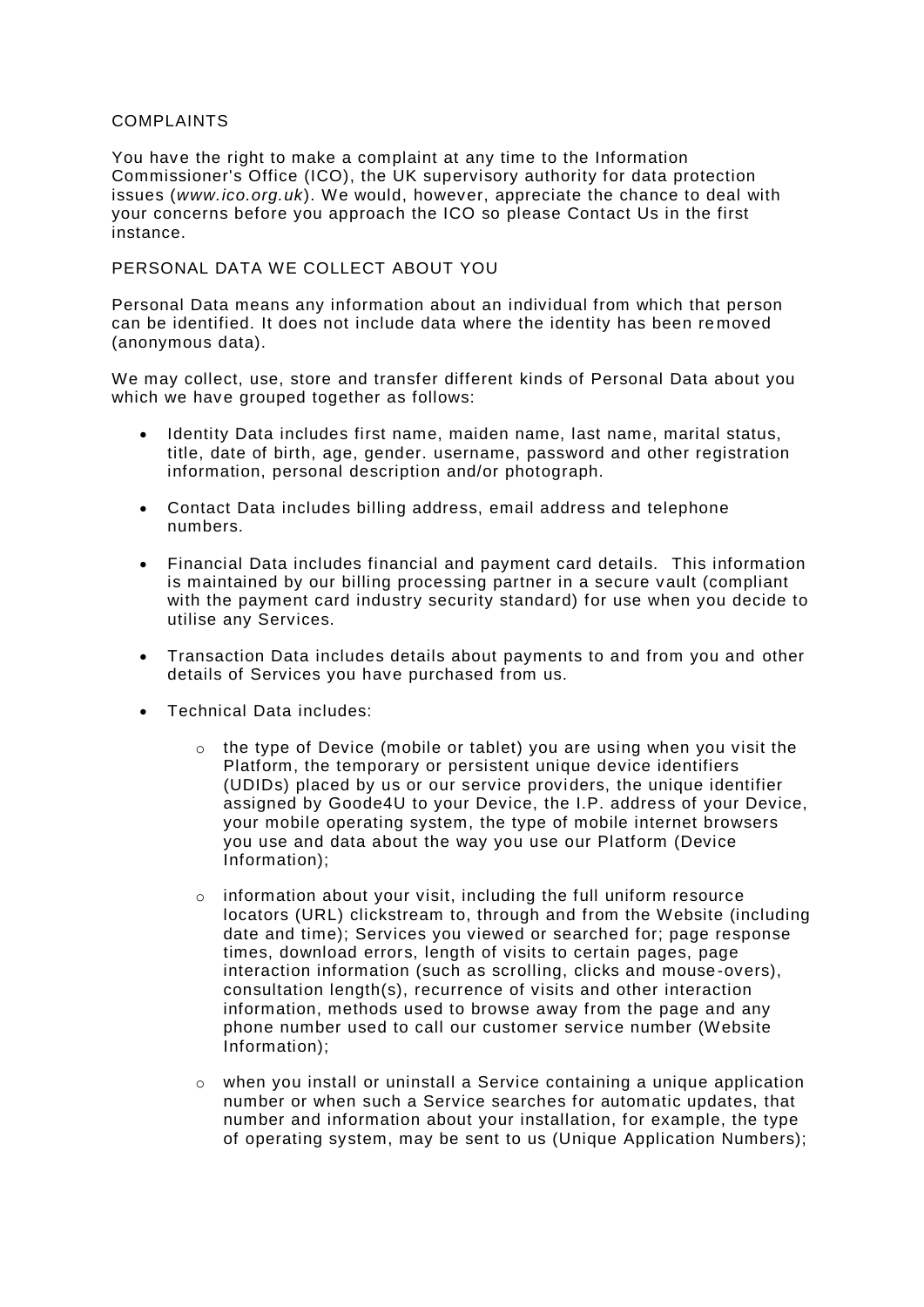- $\circ$  information stored on your Device, including contact information, login information, photos, videos or other digital content and check ins (Content Information);
- o details of your use of the Platform including, but not limited to, traffic data, weblogs and other communication data, whether this is required for our own billing purposes or otherwise, and the resources that you access (Log Information).
- Profile Data includes your email or mobile telephone number and password, purchases or orders made by you, your interests, preferences, feedback and survey responses.
- Usage Data includes information about how you use our Platform and Services.
- Marketing and Communications Data includes your preferences in receiving marketing from us and our third parties and your communication preferences.
- Special Categories of Personal Data (or "Sensitive Personal Data") includes your NHS or other medical records; measurements, weight, blood pressure or glucose levels; test results; health history, family history, medication details and other health information. Information that Practitioners on the Platform record in your online notes (your Electronic Medical Records or EMRs) will include relevant and pertinent information that you have discussed with Practitioners on the Platform. Such EMRs may also include Practitioners' comments, diagnoses and commentary as well as factual information, medical advice and the symptoms that you have presented with in a session. We will also collect and process demographic information about you (where available) such as your age, location, gender and income. To protect your EMRs we print hard copies and place these in a secure vault environment at regular intervals throughout the year.

## HOW IS YOUR PERSONAL DATA COLLECTED?

We use different methods to collect data from and about you including through:

- Direct interactions. You may give us your Identity, Contact and Financial Data by filling in forms or by corresponding with us by post, phone, email or otherwise. This includes personal data you provide when you:
	- o create an online account (Account) on our Platform;
	- o search for the App or any Service;
	- o make an in-site purchase;
	- o log in to the Platform and use the Services;
	- o report a problem with the Website;
	- o request marketing to be sent to you;
	- o enter a competition, promotion or survey; or
	- o give us some feedback.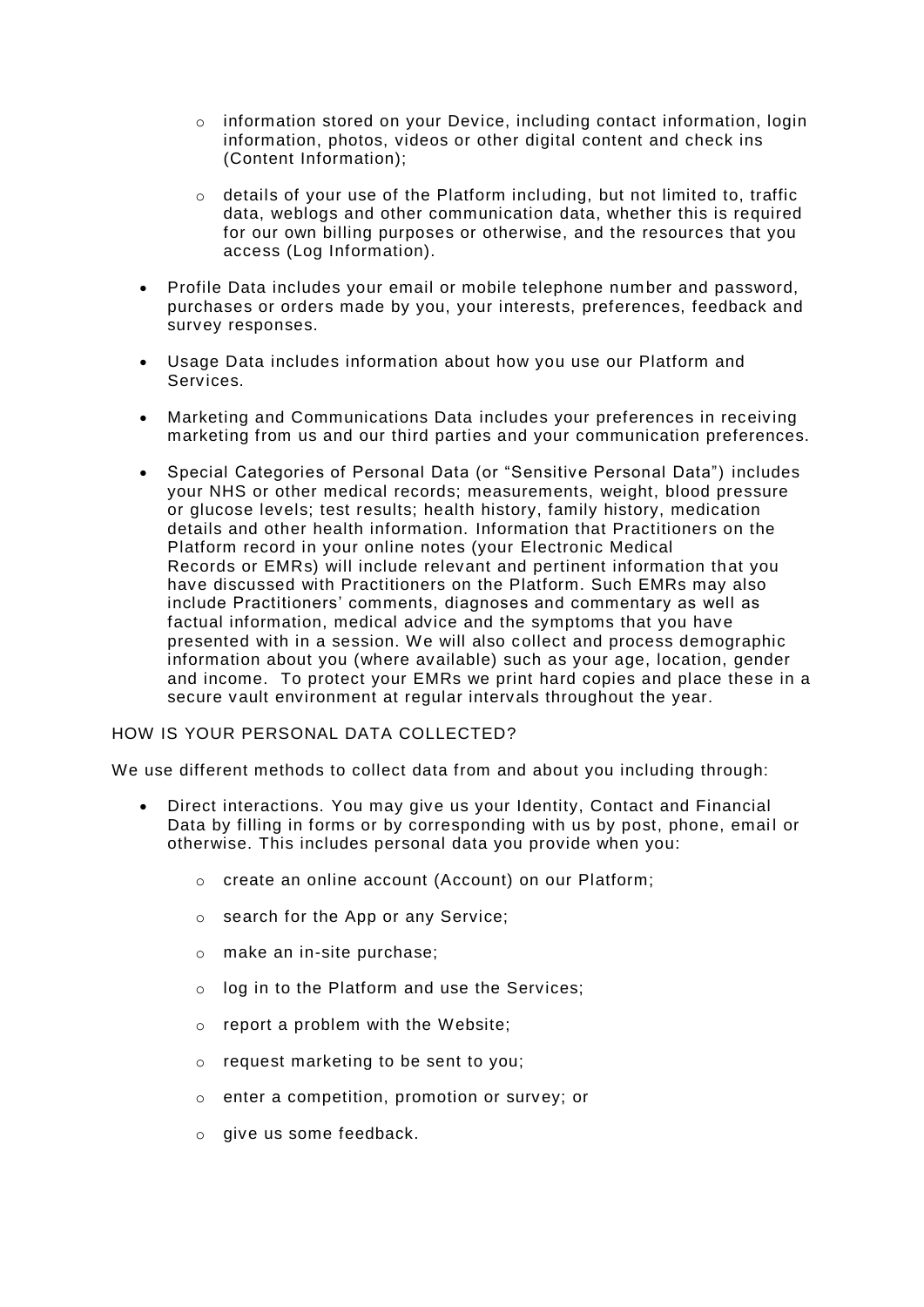- Automated technologies or interactions. As you interact with our Platform, we may automatically collect Technical Data about your equipment, browsing actions and patterns. We collect this personal data by using cookies, server logs and other similar technologies. We may also receive Technical Data about you if you visit other websites employing our cookies.
- Location data. We may also use GPS technology to determine your current location. Some of our location-enabled Services require your personal data for the feature to work. If you wish to use the particular feature, you will be asked to consent to your data being used for this purpose. You can withdraw your consent at any time by turning off your GPS setting in your device.
- Third parties or publicly available sources. We may receive personal data about you from various third parties, including, for example, local NHS practices and community services, business partners, sub-contractors in technical, payment and delivery services, advertising networks, analytics providers, search information providers, credit reference agencies.

It is important that the Personal Data we hold about you is accurate and current. Please keep us informed if your Personal Data changes during your relationship with us.

## LAWFULNESS OF OUR PROCESSING

We will only use your Personal Data when the law allows us to. Most commonly, we will use your Personal Data in the following circumstances:

- We process Personal Data about you because the processing is necessary;
	- $\circ$  for the performance of the contract that we have with you (or are about to enter into with you) to make available the Service;
	- $\circ$  for compliance with a legal obligation which we are subject to; or
	- o for the purposes of our legitimate interests, except where such interests are overridden by your interests or fundamental rights and freedoms which require protection of personal data.
- We process Sensitive Personal Data (relating to your health and medical records), in accordance with this Privacy Policy, only where:
	- $\circ$  vou have given us explicit consent to do so at the time that you register to use the Service;
	- $\circ$  the processing is necessary to protect the vital interest of you or another person where you or that person is physically or legally incapable of giving consent;
	- $\circ$  the processing is necessary in relation to an actual or potential legal claim; or
	- $\circ$  the processing is necessary for reasons of public interest in the area of public health.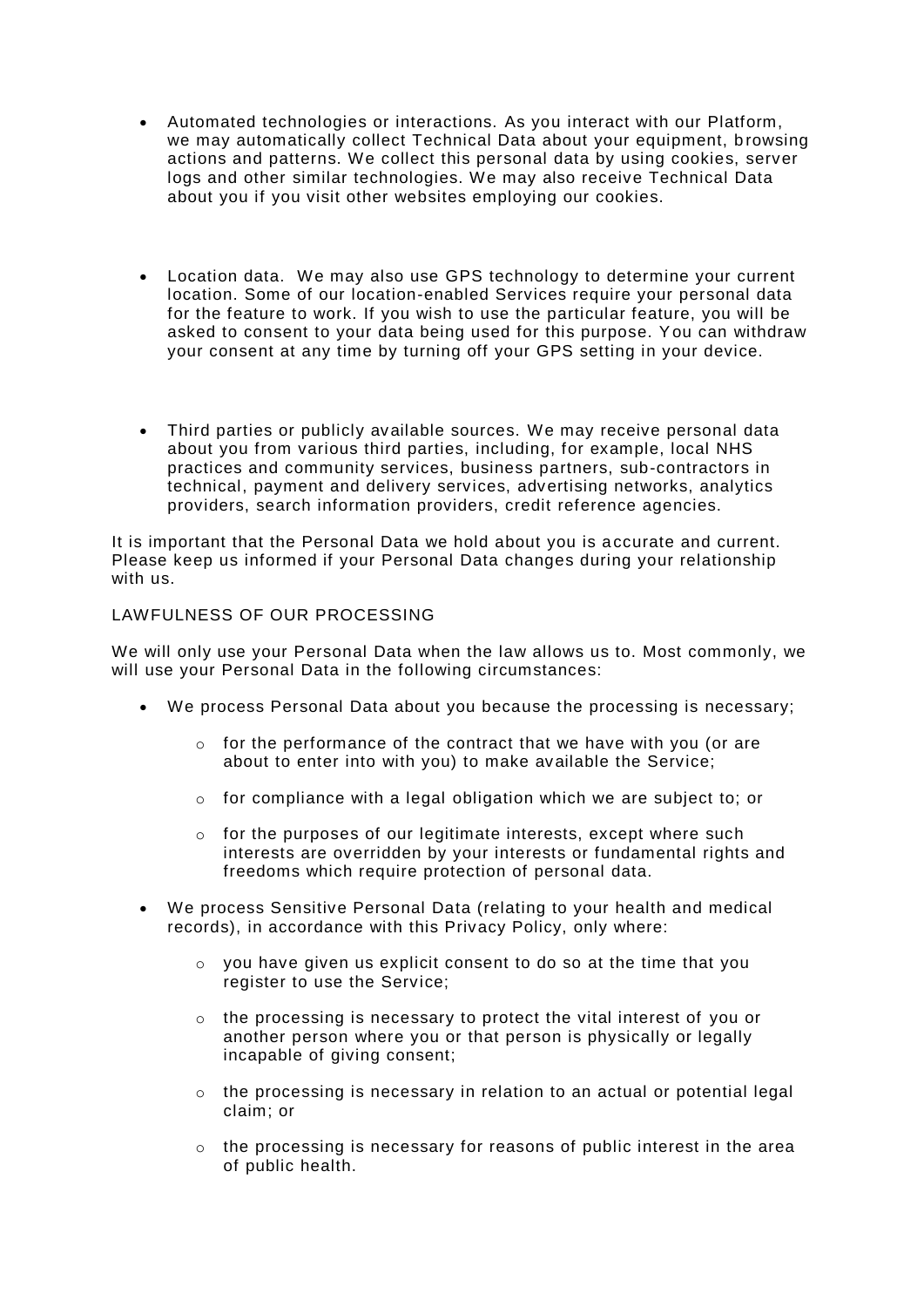• When you first create an Account, we ask for your consent to send you marketing communications (by emails, text message, post and/or telephone) about our services that we think may be of interest to you.

Where we rely on consent as a legal basis for processing your personal data (for example, to process your Sensitive Personal Data or to send direct marketing communications to you have the right to withdraw consent to marketing at any time by Contacting Us.

## HOW WE USE YOUR DATA

## ESSENTIAL USES OF PERSONAL DATA:

We need the Personal Data we collect in order to provide you with the Services and to send you essential information about the Services (where you ask us to send you such information) and to help us with the operation of the Platform . We could give lots of examples; here are some typical examples:

- to provide you with the information and Services that you request from us;
- we will use the email address and mobile number you provide when you register to send you a text message requesting that you validate your Account and/or to reset your username and password if required;
- to notify you about changes to the Platform and/or Services and/or to this Privacy Policy or our Terms and Conditions;
- to ensure that content from the Platform is presented in the most effective manner for you and your computer or Device;
- to undertake planning, Service evolution, new product development, Service delivery, internal and external performance indicators and a range of other business intelligence functions;
- to administer our site and for internal operations, including troubleshooting, data analysis, testing, research, statistical and survey purposes;
- to allow you to participate in interactive features of the Services;
- to measure or understand the effectiveness of advertising we serve to you and others, and to deliver relevant advertising to you; and
- to respond to any queries you raise with us and to provide customer support.

# ESSENTIAL USE AND DISCLOSURE OF SENSITIVE PERSONAL DATA

We need the Sensitive Personal Data we collect for the purposes of providing treatment and medical service provision in connection with the Services, as described in more detail below:

- Where you have given your explicit consent to such processing:
	- o to create a record of the consultations, care/advice and Services you receive via the Platform. Some examples of the information collected or created through this process are electronic medical records that may be uploaded by you or created as a result of your use of the Services;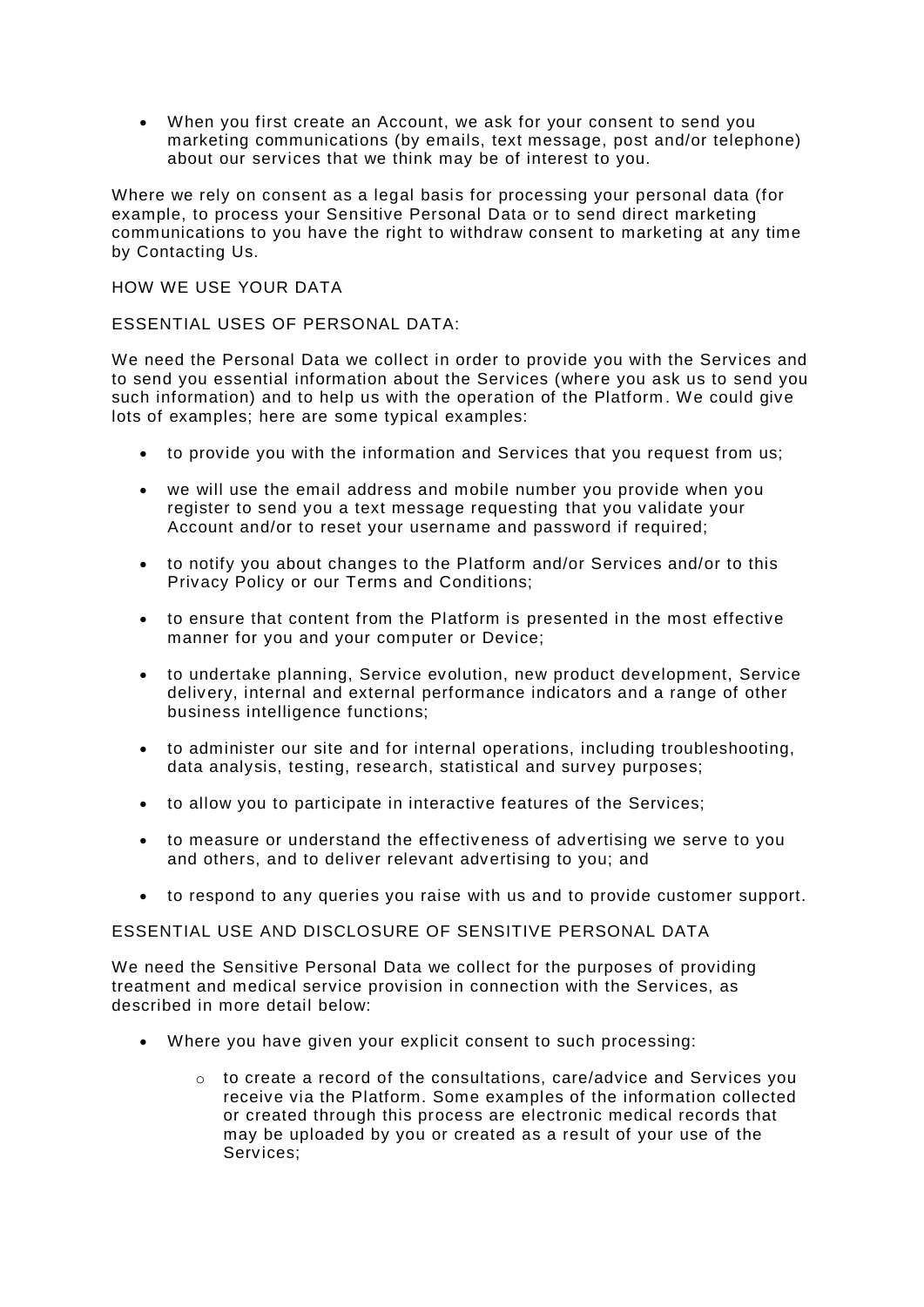- $\circ$  to facilitate treatment or the provision of medical services by a Practitioner. Goode4U may share your sensitive Personal Data with doctors, technicians or Goode4U employees, as required to fulfil its contractual obligations to you. For example, departments may share your personal health information to plan your care. Goode4U will make all reasonable endeavours to procure that such persons securely store, transmit or destroy such data and comply in all respects with applicable Data Protection Legislation from time to time;
- o to share your Sensitive Personal Data with people not at Goode4U including, but not limited to, referring practitioners, specialists, GP practices, hospitals, pharmacists, pharmacies and other healthcare providers who are treating you;
- o to use and disclose your Sensitive Personal Data to help us in the operating and improvement of the Platform. For example, Goode4U may use Sensitive Personal Data to review the treatment and provision of Services by certain Practitioners. Goode4U may also use Sensitive Personal Data to measure the performance of its own staff and may share Sensitive Personal Data with third parties who Goode4U engages to provide various Services on the Platform or to Goode4U itself, such as Practitioners and other healthcare workers, research agencies and clerical services providers. If any such third party requires access to your Sensitive Personal Data in order to perform the agreed services, Goode4U will make all reasonable endeavours to procure that such third party complies with: (i) the terms of this Privacy Policy; and (ii) applicable Data Protection Legislation from time to time as well as seeking informed consent from you;
- Where the processing is necessary to protect the vital interest of you or another – for example – Goode4U may use and disclose your Personal Data to the extent required to protect the vital interests of you or someone else, where the relevant person is physically or legally incapable of giving consent. For example, to prevent a serious threat to your health and safety or that of others, including but not limited to instances of child abuse or neglect;
- Where the processing is necessary for reasons of public interest in the area of public health – Goode4U may share your Personal Data where it is necessary for reasons of public interest in the area of public health. For example, we may share your Personal Data with the UK Government departments or other relevant authorities:
	- $\circ$  if a Practitioner believes that you may have been exposed to, or may be at risk of spreading, certain specified serious diseases or conditions.
- Where the processing is necessary in relation to an actual or potential legal claim - If you are involved in a legal dispute, Goodde4U may share your Sensitive Personal Data in response to a court order, legal demand or other lawful process;
- The Police Goode4U may share Sensitive Personal Data if asked to do so by the police in certain limited circumstances, including reporting of certain types of wounds.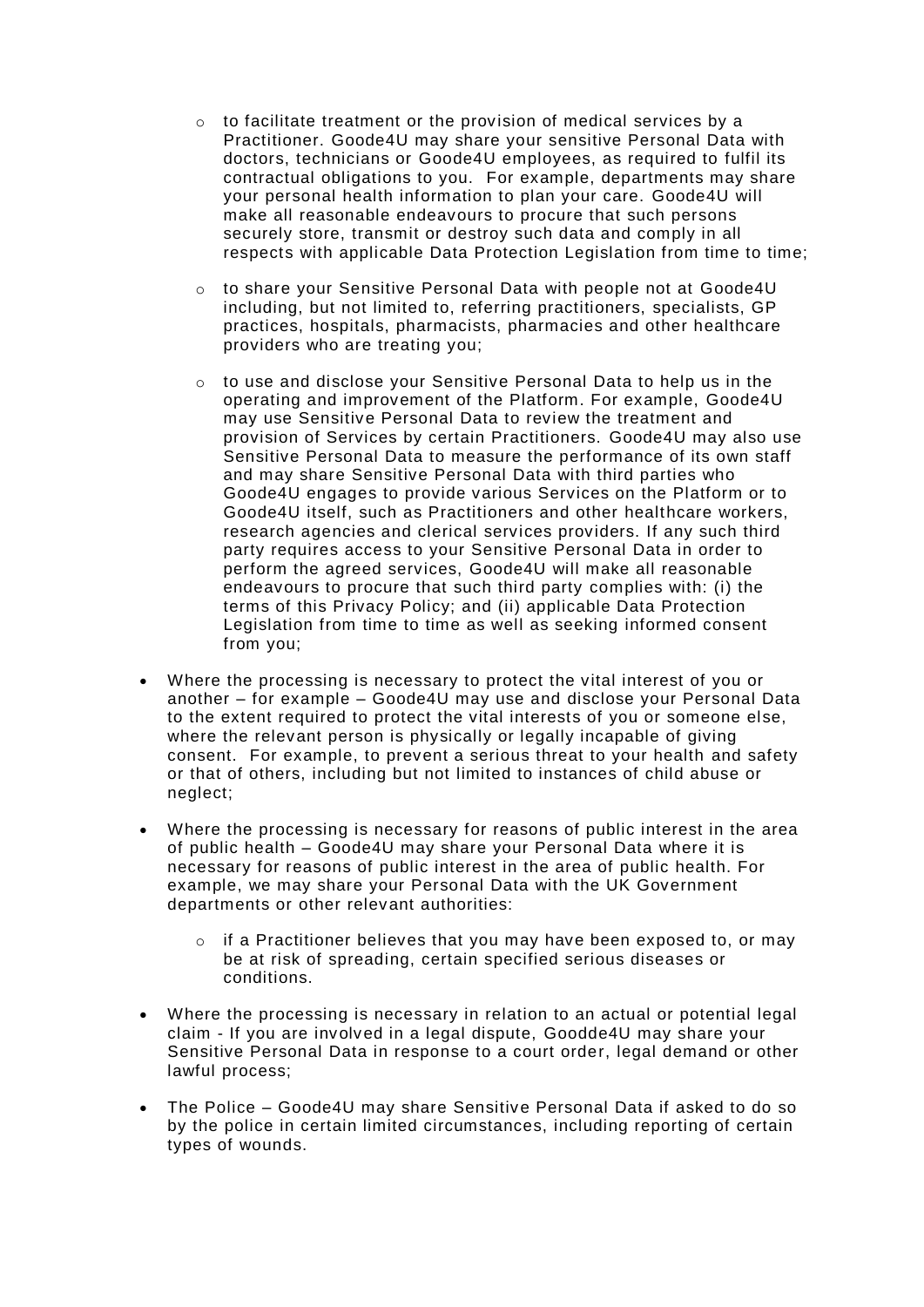• National Security – Goode4U may share, if required, your Personal Data with UK Government officials for national security reasons.

We also collect, use and share Aggregated Data such as statistical or demographic data for any purpose. Aggregated Data may be derived from your Personal Data but is not considered personal data in law as this data does not directly or indirectly reveal your identity. For example, we may aggregate your Usage Data for: (i) statistical analysis, improvement of the Services and customisation of UX-design and content layout or creation; or (ii) sharing with government agencies or regulators that oversee and monitor health care providers in both the public and private sectors. However, if we combine or connect Aggregated Data with your Personal Data so that it can directly or indirectly identify you, we treat the combined data as Personal Data which will be used in accordance with this Privacy Policy.

You have the right to ask us to restrict processing of your Personal Data (including Sensitive Personal Data) and a right to object to our processing of your Personal Data (including Sensitive Personal Data) in this way, but if you do either of these, it may impact on your use of the Services and/or we may not be able to provide you with information about the Services that you have requested us to provide to you.

## NON-ESSENTIAL USES

We may also use personal information about you for non-essential uses. This usage of your information is on an opt-in basis. If you have opted in, you can choose to opt out at any time by contacting us as we set out at the start of this Privacy Policy.

For example, we may send you email feedback forms to complete about us or any aspect of the website and/or the Services. We may also use it to provide you, or permit selected third parties to provide you, with information about goods or services we feel may interest you. We will only contact you for such purposes if you have consented to this. If you do not want us to use your data in this way, or to pass your details on to third parties for marketing purposes, please Contact Us.

WHO DO WE SHARE YOUR PERSONAL DATA WITH?

Personal information:

We may have to share your personal data with the parties set out below for the purposes set out in the section above.

- In order to provide the Services, we need to share your Sensitive Personal Data with Practitioners and members of the Goode4U team (from time to time, as required) who have been appropriately checked (including DBS checked) to ensure they meet the requirements to access such information (in accordance with UK law).
- We may pass personal information to people who process data for us in accordance with this Privacy Policy, for example, companies which provide data storage, data analytics, advertising, IT support and other services. We have contracts with these people and we vet them to ensure they are contractually bound to protect your privacy.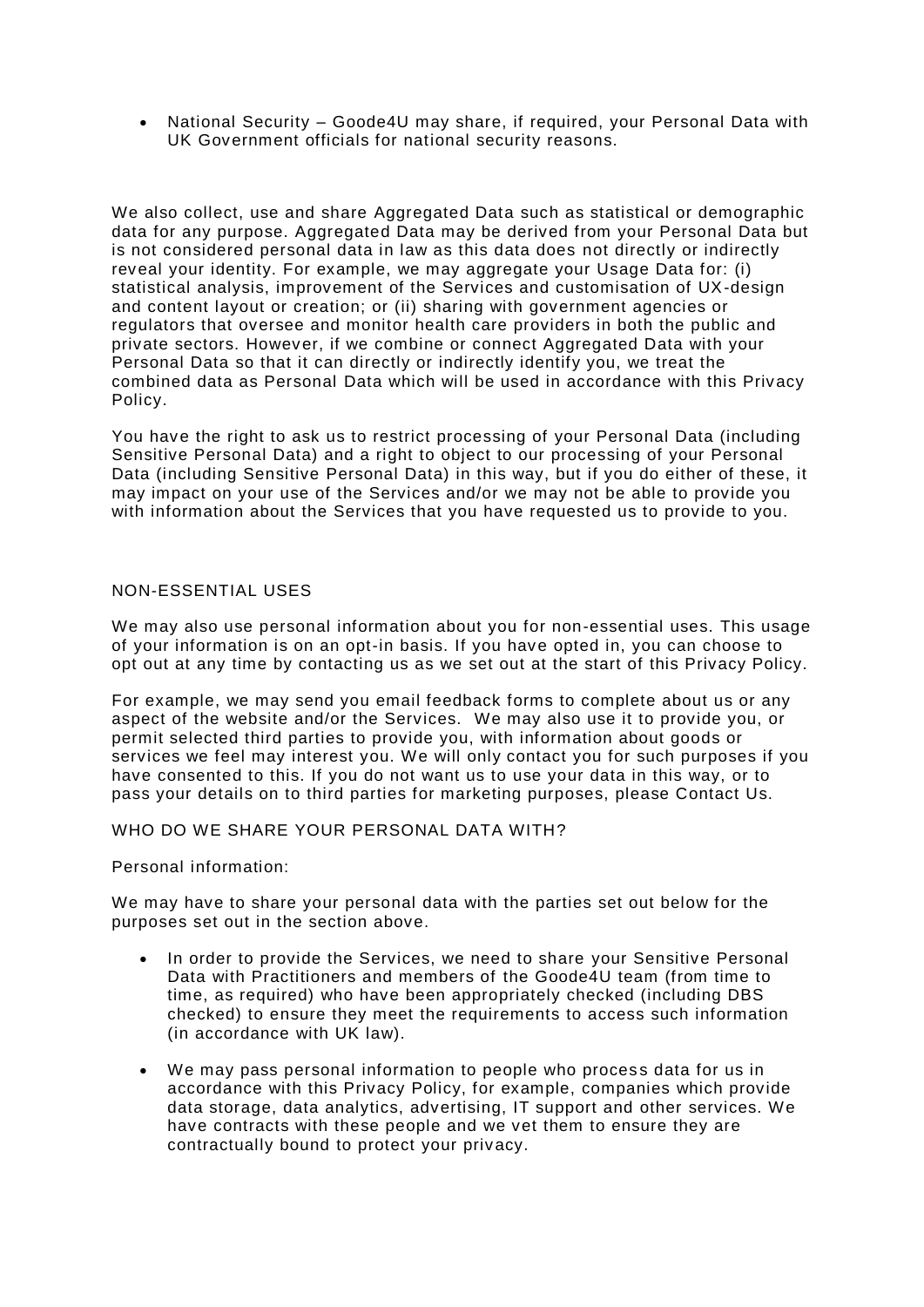- For example, we may disclose your personal information to the following third party data processors:
	- $\circ$  We may disclose or otherwise make available Personal Data about you to service providers that assist the function of the Platform. These service providers may collect device-specific data, such as a UDID, when you use our Platform. This data will not be associated in any way with your Account or any Personal Data that identifies who you are; we use this UDID to improve our Platform.
	- $\circ$  Your email address and mobile number may be shared with third parties working with Goode4U in the delivery and development of the Services and the Platform, to track usage, and these details may be used to advertise new Goode4U services to you from time to time (but only where you have opted-in to receive marketing communications.
	- $\circ$  You should also know that we work with third party analytics companies to discover how we can improve, update and change the Platform. Such third parties may therefore gain access to your Personal Data (but not any medical records). If you do not consent to such use of Personal Data, please do not use the Platform and remove the Platform from your Device by uninstalling the App.
- In addition we may share your Personal Data with third parties:
	- o to whom we may choose to sell, transfer, or merge parts of our business or our assets. Alternatively, we may seek to acquire other businesses or merge with them. If a change happens to our business, then the new owners may use your Personal Data in the same way as set out in this Privacy Policy;
	- o if we are under a duty to disclose or share your personal data in order to comply with any legal or regulatory obligation or request;
	- $\circ$  enforce or apply the Terms and Conditions or to investigate potential breaches; and/or
	- $\circ$  to protect the rights, property or safety of Goode4U, our customers or others. This includes exchanging information with other companies and organisations for the purposes of fraud protection and credit risk reduction.

We require all third parties to respect the security of your personal data and to treat it in accordance with the law. We do not allow our third-party service providers to use your personal data for their own purposes and only permit them to process your personal data for specified purposes and in accordance with our instructions

If you grant us access we may be able to collect information from third party services when you use them, such as smart devices, mobile health applications, Microsoft HealthVault or Google Health and any other data storage connection points to which you provide us access to.

# **COOKIES**

A cookie is a small text file that may be placed on your computer or Device when you visit the Platform. When you next visit the Platform the cookie allows us to distinguish you from other users. There are two categories of cookies: (a) 'persistent cookies' that remain on your computer or Device until deleted manually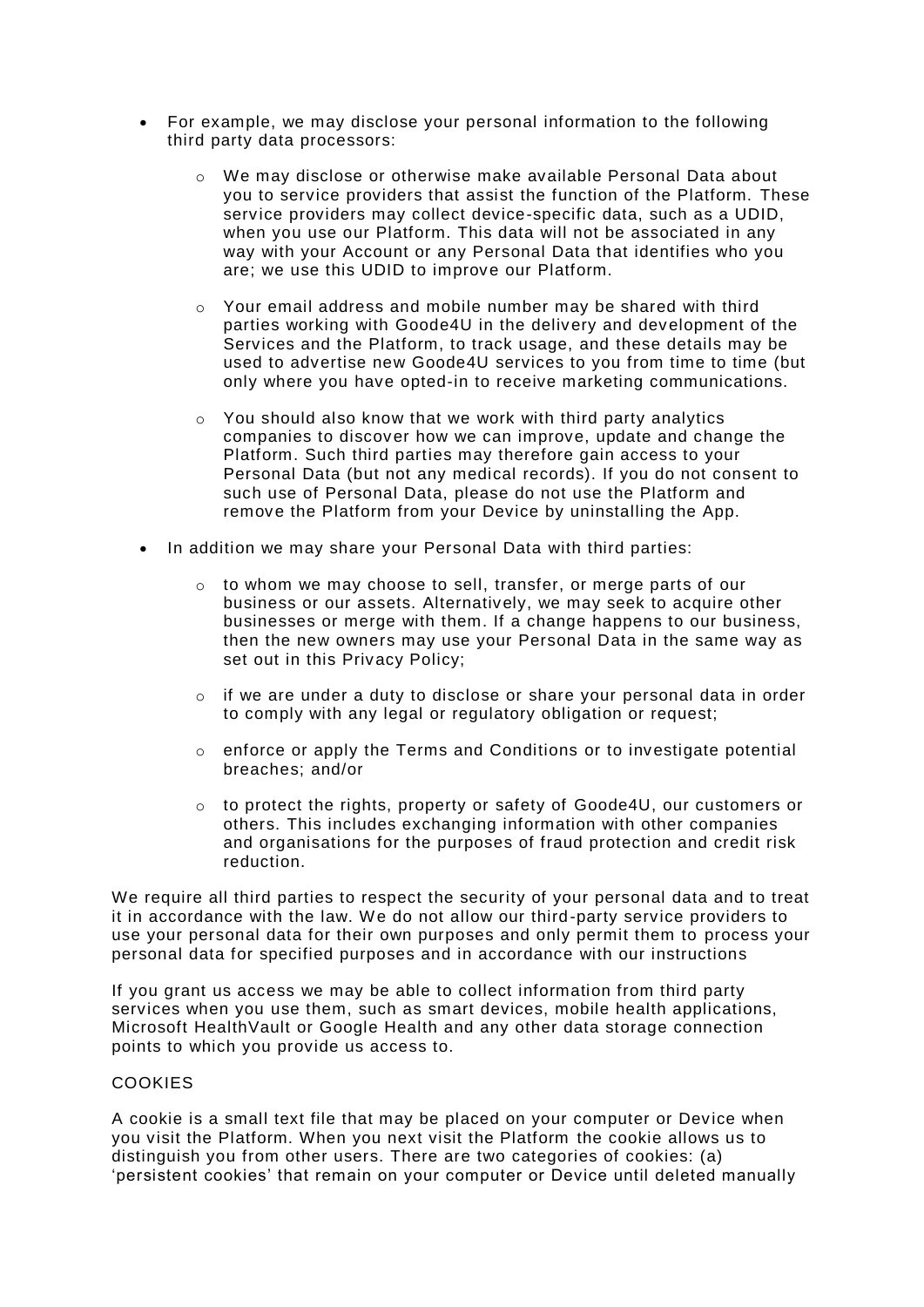or automatically; and (b) 'session cookies' which remain on your computer or Device until you close your browser, when they are automatically deleted.

The cookies Goode4U uses:

- Essential cookies are required for the operation of the Platform and without them the Platform can't operate properly.
- Performance cookies allow us to see and count the number of visitors to the Platform and what they do during their visit. We use the information from these cookies to improve the Platform's performance. The data from these cookies doesn't allow us to identify you.
- Experience cookies allow the Platform to remember your choices, which means we can personalise your experience of the Platform. Data collection by experience cookies is used by our analytics systems (including third party systems) to monitor and enhance the Platform's user-friendliness.
- Marketing cookies track and record your visits to the Platform, including but not limited to the actual pages you visit and the links you have clicked or followed. We use this data to make the content of the Platform more relevant to/for you based on what we know about you. We do share information about your activity on the Platform that is stored by these cookies with our agents, agencies and other third party ad networks and this information can be used to advertise products to you on other sites. Any data we share is anonymous and cannot be used to identify you.

Please note that third parties (including, for example, advertising networks and providers of external services like web traffic analysis services) may also use cookies, over which we have no control. These cookies are likely to be analytical/performance cookies or targeting cookies.

You can REFUSE cookies, by activating settings of your chosen browser(s). If you alter your browser settings to refuse cookies your access to the Platform will be restricted.

## **SECURITY**

The importance of security for all your Personal Data including, but not limited to, Sensitive Personal Data is of great concern to us. At Goode4U, we have gone to great lengths to manage the security and integrity of the Platform and to ensure that we use best–in-class services when providing secure transmission of information from your computer or Device.

Personal Data collected via the Platform is stored in secure environments that are not available or accessible to the public; only those duly authorised people, officers, employees or agents of Goode4U who need access to your information in order to do their jobs are allowed access. Anyone who violates our privacy or security policies is subject to disciplinary action, including possible termination of their contract with Goode4U and civil and/or criminal prosecution.

Goode4U uses the latest technologies to ensure utmost security, including utilising several layers of firewall security and encryption of Personal Data to ensure the highest level of security.

Data Storage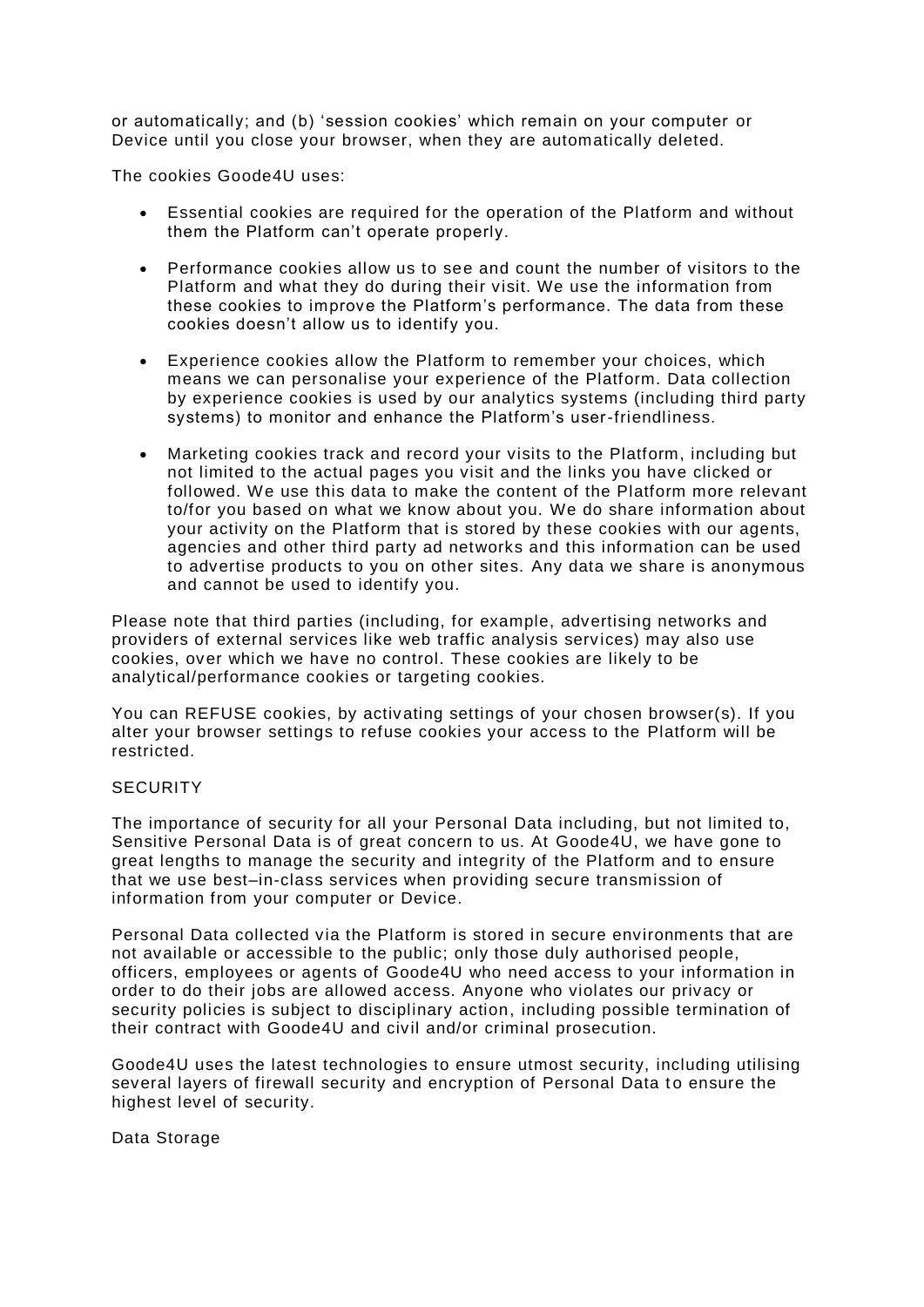The Personal Data that we collect from you may be shared with our third party processors (who provide analytics, payment processing, information and/or other support services) which are located and/or store data in the USA. These services are all provided by organisations which are compliant with the EU-US Privacy Shield, which means that there are appropriate safeguards in place in order to protect your Personal Data. By submitting your Personal Data, you agree to this transfer, storing or processing. We will take all steps reasonably necessary to ensure that your Personal Data is treated securely and in accordance with this Privacy Policy.

We may collect and store Personal Data on your Device using application data caches and browser web storage (including HTML 5) and other technology.

Certain features of the Platform link to social networking. Ensure when using these features that you do not submit any Personal Data that you do not want to be seen, collected or used by third parties.

Security when using the Platform:

When using the Platform, all your Personal Data, including but not limited to your debit or credit card number(s), are transmitted through the internet using Secure Socket Layers (SSL) technology. SSL technology causes your browser to encrypt your entered information before transmitting it to our secure server. SSL technology, an industry standard, is designed to prevent a third party from capturing and viewing your Personal Data. Goode4U also takes the following measures to protect your Personal Data online:

#### Two-Step Process:

You are required to go through a two-step verification process to create and restore your Account. Online access to your Account is protected with a password that you create. We strongly recommend that you do not disclose your password to anyone. Goode4U will never ask you for your password in any unsolicited communication (including unsolicited correspondence such as letters, phone calls, email or text messages). You will only ever be able to reset your password using a two -step process.

#### Information:

Since any information you provide to us on the Platform will be transmitted using a secure connection, if your web browser cannot support the required level of security you will not be able to use the Platform properly. The most recent versions of Google Chrome, Safari and Firefox can support a secure connection and can be downloaded for free from their respective websites. Should you choose to download and/or install any such package such actions are at your own risk.

No data transmission over the internet can be guaranteed to be 100% secure. While we strive to protect your Personal Data from unauthorised access, use or disclosure, Goode4U cannot ensure or warrant the security of any information you transmit to us via the Platform. Once we have received your information, we will use strict procedures and security features to try to prevent unauthorised access.

## YOUR RIGHTS

Under certain circumstances, you have the following legal rights in respect of your Personal Data: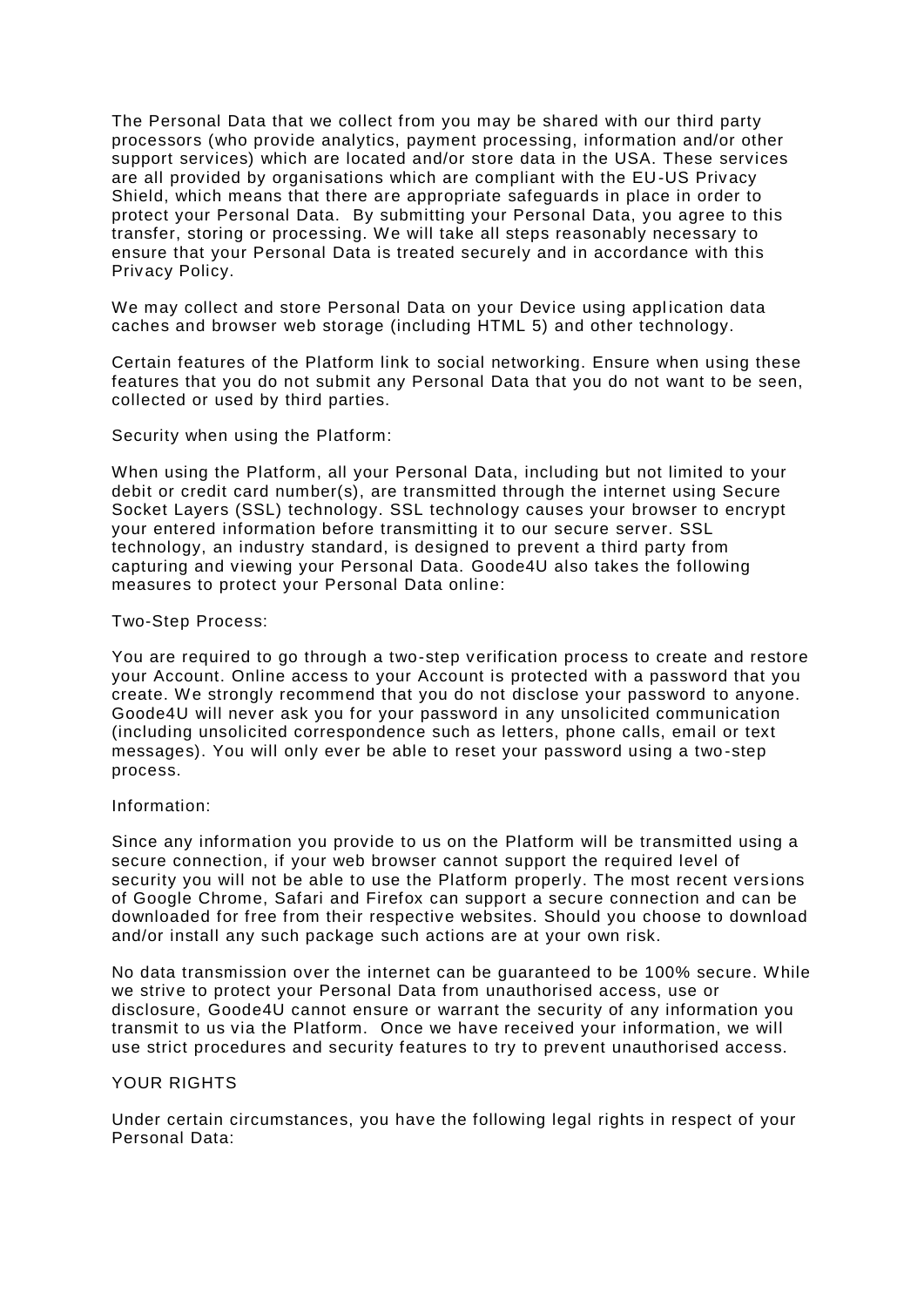- A right to request access to your Personal Data and a copy of any Personal Data that we hold relating to you;
- A right to request rectification of your Personal Data;
- A right to request erasure of your Personal Data;
- A right to ask us to restrict processing of your Personal Data and a right to object to our processing of your Personal Data (but if you do either of these, it may impact on your use of the Services and/or Platform and/or we may not be able to provide you with information about the Service that you have requested us to provide to you); and
- A right to lodge a complaint about how we treat your Personal Data with the Information Commissioner's Office.
- If you wish to discuss or make a request in respect of any of the above rights, please refer to the relevant sections below or Contact Us.

## Accessing Your Personal Information:

We believe that patients should have access to their medical information without charge where possible, to enable patients to take a more active role in their own health future. You can access your EMRs on Goode4U any time by signing in to your Account and selecting the option to 'Release Your Notes'. We do not charge for releasing notes.

For access to other Personal Data please see "Accessing Information Held By Us" below.

## Right to Amend:

We do not allow ANYONE to AMEND EMRs created or held by Goode4U. We only ever allow authorised contributors (that is, Practitioners and the Customer) to 'add to' records, making an update to the information without deletion of the original record. We believe this approach is for everyone's benefit and best ensures the integrity of the information we hold. If you would like to update your medical information or EMRs please [Contact Us](https://www.pushdoctor.co.uk/contact) and direct your query to a member of our Clerical Team.

Goode4U may, in circumstances such as these, deny your request to update your record (this is a non-exhaustive list):

- Your request has not been submitted in writing and does not include a valid reason.
- Goode4U did not create the record or original information, in which case you should contact the creator, author or originator of the records. (In the case the creator, author or originator of the record is no longer in legal operation or accessible we may be able to assist you: please clarify this in your request.)
- Goode4U does not hold the record and/or that information may not be updated at your request but requires another party's authorisation.

HOW LONG WE KEEP PERSONAL INFORMATION